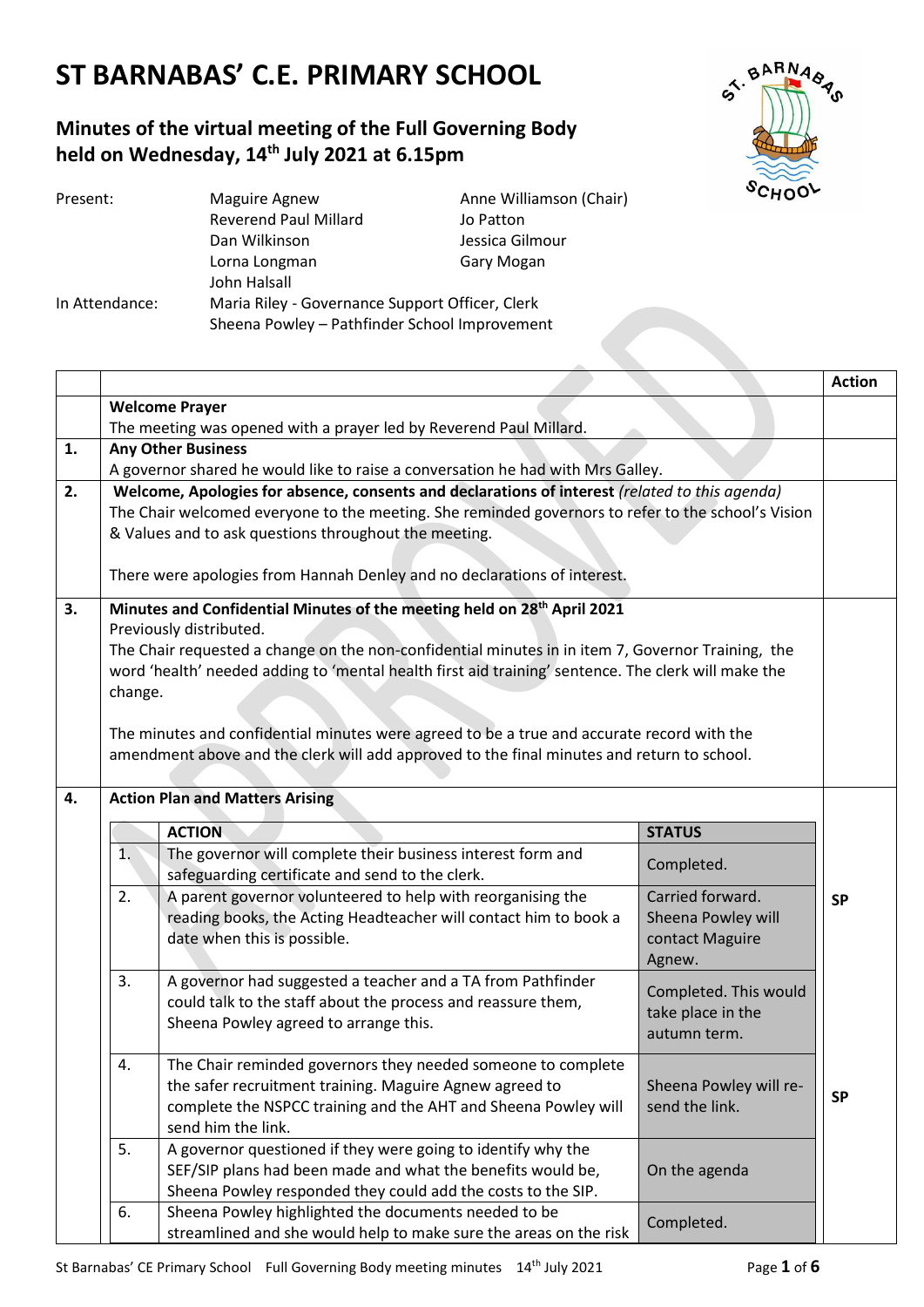|    | register were covered within the SIP. The Chair agreed to send the<br>risk register to Sheena Powley.                                                                                                                                                                                                                                                                                                                                                                                                                                                                                                                                                                                                                                                                                                                                                                                                                                                                                                                                                                                                                                                                                                                                                        |                    |
|----|--------------------------------------------------------------------------------------------------------------------------------------------------------------------------------------------------------------------------------------------------------------------------------------------------------------------------------------------------------------------------------------------------------------------------------------------------------------------------------------------------------------------------------------------------------------------------------------------------------------------------------------------------------------------------------------------------------------------------------------------------------------------------------------------------------------------------------------------------------------------------------------------------------------------------------------------------------------------------------------------------------------------------------------------------------------------------------------------------------------------------------------------------------------------------------------------------------------------------------------------------------------|--------------------|
| 5. | <b>Headteacher's Report</b>                                                                                                                                                                                                                                                                                                                                                                                                                                                                                                                                                                                                                                                                                                                                                                                                                                                                                                                                                                                                                                                                                                                                                                                                                                  |                    |
|    | Sheena Powley presented the report, SEF and SIP to governors as the Acting Headteacher was<br>absent. She thanked Gary Mogan for discussing the risk register in another meeting which had been<br>forwarded it to Glen Duxbury in Pathfinder and would be brought back to the governors in the<br>autumn term.                                                                                                                                                                                                                                                                                                                                                                                                                                                                                                                                                                                                                                                                                                                                                                                                                                                                                                                                              |                    |
|    | Confidential minutes followed.                                                                                                                                                                                                                                                                                                                                                                                                                                                                                                                                                                                                                                                                                                                                                                                                                                                                                                                                                                                                                                                                                                                                                                                                                               |                    |
|    | SIP<br>Sheena Powley reported that the SIP showed where the school was in the summer term and how<br>well they had progressed. She reported the Acting Headteacher had worked hard on embedding<br>reading in school in the term. A governor asked how they could ensure the good changes continued<br>in the autumn term when the Headteacher returned to school, Sheena Powley explained any changes<br>had been discussed with the Headteacher first and she had been kept updated throughout so the<br>good work would continue.                                                                                                                                                                                                                                                                                                                                                                                                                                                                                                                                                                                                                                                                                                                         |                    |
|    | A governor pointed out certificates were given out via Class Dojo and the SIP highlighted this as area<br>to work on, Sheena Powley responded some of the communication with children and parents had<br>happened whilst some had not and they wanted to ensure they were doing everything they planned.<br>A governor asked how governors could track that everything, like communication, was being done.<br>Sheena Powley replied the newsletter went out weekly to classes but that the community did not<br>really know the challenges the school was facing.                                                                                                                                                                                                                                                                                                                                                                                                                                                                                                                                                                                                                                                                                           |                    |
|    | <b>Headteacher Report</b><br>The Chair shared the report showed updates on data, pupil voice and reading and she signposted the<br>Yorkshire English Hub project which would be starting in September. Sheena Powley highlighted<br>Clifton with Rawcliffe would support the school with phonics, the data had been impacted by Covid<br>and other difficulties, they needed to communicate with parents on how to support their children at<br>home. They had also contacted Family Learning for support with parents.                                                                                                                                                                                                                                                                                                                                                                                                                                                                                                                                                                                                                                                                                                                                      |                    |
|    | A governor queried if they had any spring writing data to compare with, Sheena Powley responded<br>she would check the data system and report back. A governor highlighted this term was about<br>wellbeing and there needed to be a balance between data and wellbeing. He added often teachers in<br>other schools would present to parents on different areas of the curriculum and suggested this as an<br>idea to engage parents. Another governor commented there was a parent pack on the school website<br>with the expectations for different year groups and this could be sent to parents. Sheena Powley<br>agreed and will ask Kerry Davies to get this circulated to parents.                                                                                                                                                                                                                                                                                                                                                                                                                                                                                                                                                                   | <b>SP</b><br>SP/KD |
|    | A governor highlighted phonics results in September 2019 had been in line with the national average<br>and today they had children who needed more phonics intervention and staff who needed CPD. He<br>challenged that they needed to look at the reasons for this change in phonics and the links to the<br>impact of Covid. Another governor commented they needed to review the phonics teaching in the<br>playschool as they had not felt confident in the past with the transition between playschool and<br>Reception in terms of the children's phonics ability. Sheena Powley added they needed to work with<br>playschool to marry up the teaching of phonics between the two settings and low phonics data would<br>be a concern to Ofsted. A governor suggested they needed to focus on what the children needed and<br>not what Ofsted would want. Another governor responded they had been informed that the impact<br>of Covid would not be taken into consideration by Ofsted and that the school needed to address<br>phonics and reading for the children as well as Ofsted. Sheena Powley agreed and pointed out the<br>Yorkshire English Hub would help in these areas and the lockdowns had not helped children progress<br>in phonics. |                    |
|    | A parent governor asked John Halsall what kind of support he had received and the communication<br>from his children's school. John Halsall explained the teachers had offered training for parents on                                                                                                                                                                                                                                                                                                                                                                                                                                                                                                                                                                                                                                                                                                                                                                                                                                                                                                                                                                                                                                                       |                    |

different areas, the children had weekly spellings, banded reading books, lots of communication,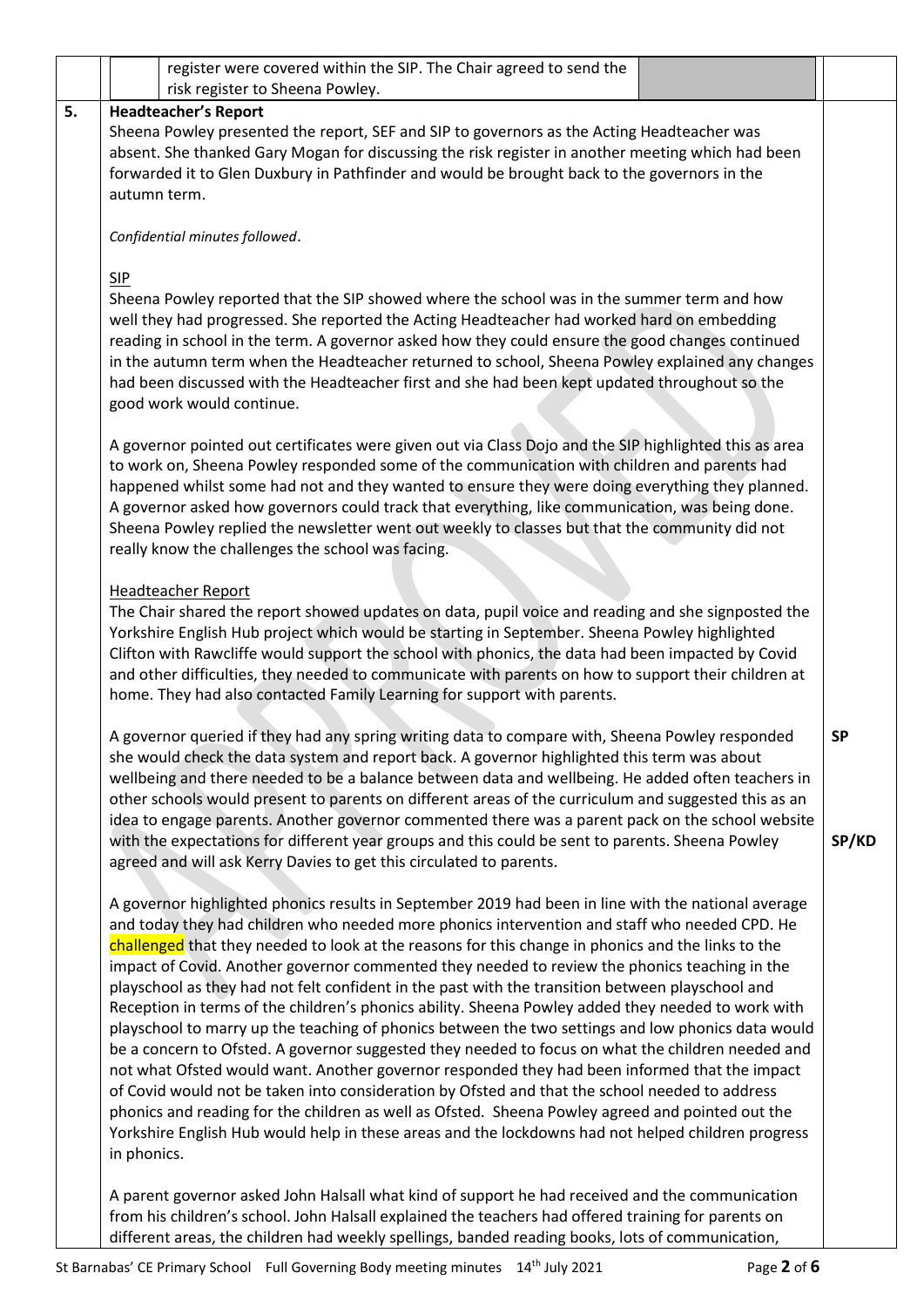|    | stickers and celebrations. He added this all took a lot of energy. The parent governor asked if he felt<br>supported during lockdowns without an education background, John Halsall replied he did feel<br>supported and they could ask if they were unsure. A different governor highlighted they used to have<br>a weekly planner with key spellings and expectations to sign off weekly and they were helpful for<br>parents. The parent governor commented the teachers could not be asked to do anymore this year<br>and perhaps planners were something to introduce in September 2022.<br>The Chair reported attendance had gone down in summer two and this needed to be monitored and<br>the RSE policy was sent out to parents but no changes or comments were returned. The community<br>week had gone well with a visiting vet, Year 6 visited Homestead Park and were taking part in bush<br>craft. There were 23% of pupils on the SEND register which showed the work carried out by the<br>SENDCo and Carolyn Ray from Pathfinder. The SEND report showed ten pupils had a My Support Plan<br>(MSP) and they had one Education Health Care Plan (EHCP) being processed. Teachers were<br>completing their own MSP and pupils on band 1 and 2 were making great progress due to great first<br>quality teaching.                                                                                                                                                                                                                                                    |                  |
|----|------------------------------------------------------------------------------------------------------------------------------------------------------------------------------------------------------------------------------------------------------------------------------------------------------------------------------------------------------------------------------------------------------------------------------------------------------------------------------------------------------------------------------------------------------------------------------------------------------------------------------------------------------------------------------------------------------------------------------------------------------------------------------------------------------------------------------------------------------------------------------------------------------------------------------------------------------------------------------------------------------------------------------------------------------------------------------------------------------------------------------------------------------------------------------------------------------------------------------------------------------------------------------------------------------------------------------------------------------------------------------------------------------------------------------------------------------------------------------------------------------------------------------------------------------------------------------------|------------------|
|    | Period 2 monitoring report from the SBM<br>The governors had some questions about the report and the Chair of the Resources Committee<br>agreed to contact the SBM to clarify.                                                                                                                                                                                                                                                                                                                                                                                                                                                                                                                                                                                                                                                                                                                                                                                                                                                                                                                                                                                                                                                                                                                                                                                                                                                                                                                                                                                                     | LL               |
| 6. | <b>Governance Matters</b><br><b>Governor Training</b><br>The Vice Chair informed governors she had attended a Chair training course which had very useful<br>discussions. She suggested they needed a governor responsible for governor training. The Chair and<br>Reverend Paul Millard had attended training offered by the Diocese.<br><b>Link Governor Roles and Reports</b><br>Link governor roles would be discussed in September. A governor reported he had a follow up<br>meeting with Rachel after his initial visit and she was positive about the progression in school. The<br>Chair informed governors Rachel had supported school this year however her hours had been<br>reduced next year due to finances. A governor raised their concerns that experienced staff were<br>being offered reduced hours and they had two members of staff leaving. She added she wanted to<br>highlight this a risk for the future as the part-time staff could decide to leave the school. The Chair<br>responded that the 2 members of staff had been told that in September they would be working their<br>contracted hours only. The staff were not being asked to reduce the hours to which they were<br>contracted. The Chair responded they had spoken to the staff who had been told this and Rachel had<br>said she was happy to focus on St Barnabas and the other teacher was happy to work two days.<br><b>Governor Vacancies</b><br>The Chair informed governors they had a parent interested in becoming a governor and they would<br>revisit this in the autumn FGB | Agenda<br>Agenda |
| 7. | <b>Chair's Report</b><br><b>Multi Academy Trust Update</b><br>The Chair reported the HTB (Headteacher Board) had met to review the school's application to join a<br>MAT, which was granted by the DfE. The next steps involved meetings with staff and parents and<br>work on the PFI, which Tim Priestly an independent advisor from Leadership and Management<br>assurance, was offering guidance on.<br>The Chair informed governors the Acting Headteacher was beginning to feel better (after being taken<br>ill at school and signed off work) and was being supported by Andrew Daly and Michelle Bowling. The<br>Chair had met with Sheena Powley, Andrew Daly and Maxine Squire about the best way to move<br>forward in school with leadership and answering parent questions, following emails from parents and<br>a particular letter from parents which was sent to CYC and others as well as school. It was decided<br>that bringing different leaders into school just before the end of term would not be helpful. The Chair                                                                                                                                                                                                                                                                                                                                                                                                                                                                                                                                      |                  |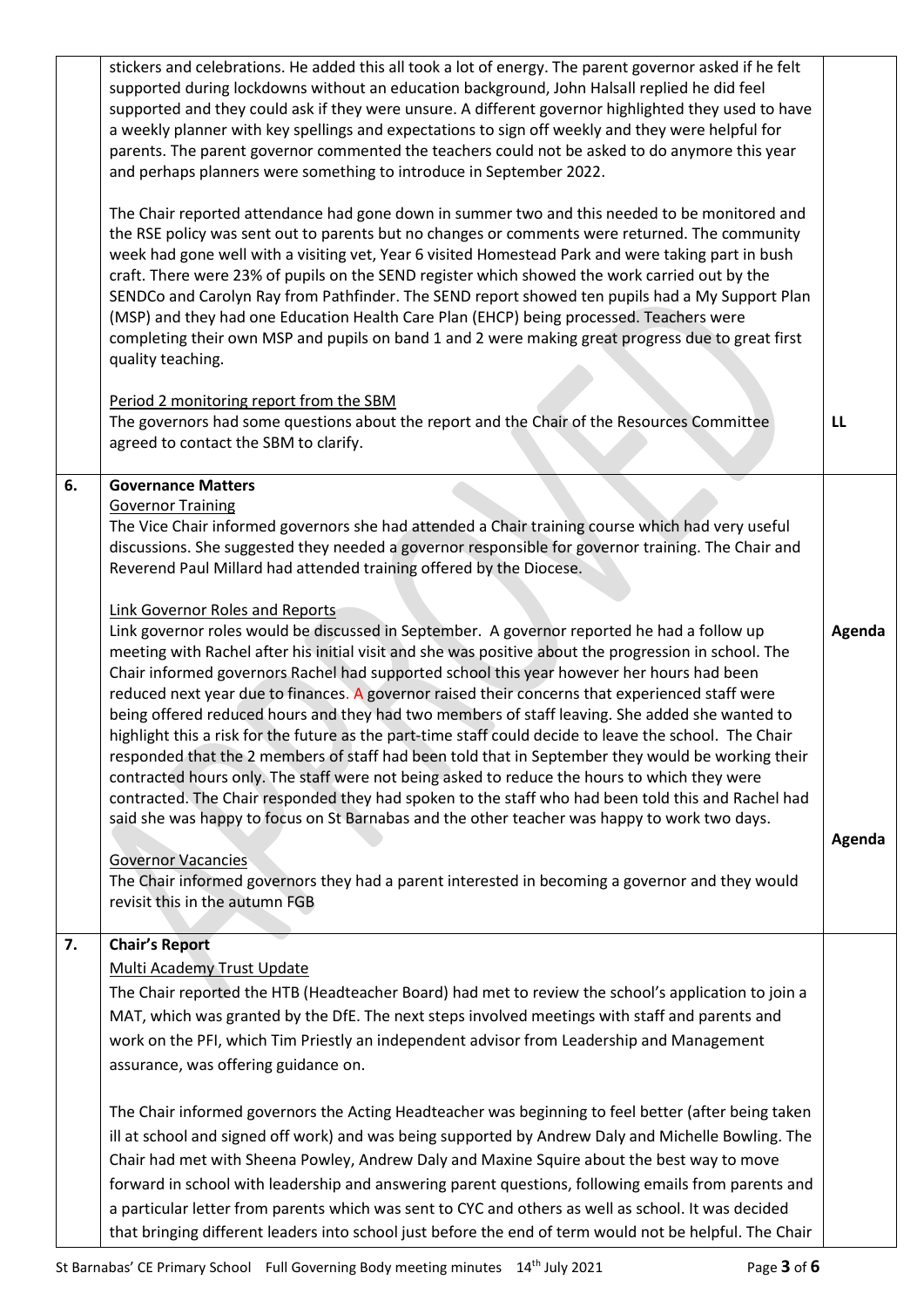|    | thanked Sheena Powley and Kerry Davies for stepping in to support the school with leadership<br>through this time.                                                                                                                                                                                                                                                                                                                                                                                                                                                                                                                                                                                                                                                                                                                                                                                                                                                                                                                                                                                                                                                                                                                                                                                                                                                                                                                                                                                                                                                                                                                                                                                                                                                                                                                                                                                                                                                                                                                                                                                                                                                                                                                                                                                                                                                                                                                                                             |              |
|----|--------------------------------------------------------------------------------------------------------------------------------------------------------------------------------------------------------------------------------------------------------------------------------------------------------------------------------------------------------------------------------------------------------------------------------------------------------------------------------------------------------------------------------------------------------------------------------------------------------------------------------------------------------------------------------------------------------------------------------------------------------------------------------------------------------------------------------------------------------------------------------------------------------------------------------------------------------------------------------------------------------------------------------------------------------------------------------------------------------------------------------------------------------------------------------------------------------------------------------------------------------------------------------------------------------------------------------------------------------------------------------------------------------------------------------------------------------------------------------------------------------------------------------------------------------------------------------------------------------------------------------------------------------------------------------------------------------------------------------------------------------------------------------------------------------------------------------------------------------------------------------------------------------------------------------------------------------------------------------------------------------------------------------------------------------------------------------------------------------------------------------------------------------------------------------------------------------------------------------------------------------------------------------------------------------------------------------------------------------------------------------------------------------------------------------------------------------------------------------|--------------|
|    | The Chair explained Maxine Squire had met with the parents who had sent the letter to CYC in order<br>to answer their questions directly. In order to allow parents to ask further questions, two parent<br>meetings were set up (one virtual and one face to face) and date and times conveyed to all the<br>parents of children in school. Unfortunately only five parents had attended, but had asked great<br>questions. The main points to come out of the meetings were around communication, questions<br>about merged year groups and asking about staffing for September. They particularly wanted more<br>clarity around statements in letters. The Chair highlighted they needed to be more aware of<br>explanation in letters and to encourage parents to ask if they are unsure.<br>Earlier in the school year, the Chair said we appeared to be getting communication right according to<br>the responses received from the survey sent to parents. We need to encourage parents to come back<br>to school to ask further questions if they don't understand anything sent out to them. This year has<br>been particularly challenging as parents have not been able to come into school because of covid.<br>Parents had responded well and were positive about their children being at St Barnabas.<br>She added her thanks to the following people:<br>Nicola Massey, Sheena Powley and Kerry Davies in leading the school.<br>$\bullet$<br>All the staff for their hard work in this challenging year.<br>Julie Woolgar for being an anchor in KS2 and Year 6 for many years and stepping up into the<br>$\bullet$<br>leadership role.<br>Hannah Denley for being a staff governor and the SENDCo.<br>$\bullet$<br>Di McLaughlin, TA, who was retiring after a long career at the school.<br>To governors for their tolerance, support and contacting staff, which had been much<br>appreciated.<br>The Chair wished everyone a safe and relaxing summer break.<br>The Chair highlighted the next steps:<br>Communication with parents and staff.<br>The Curriculum.<br>Senior Leadership Team.<br><b>Behaviour</b><br>Safeguarding<br>Children with additional needs/SEN<br>Governors and staff needed to be ready for September and Ofsted. The governors needed to<br>have an overview of the year, eg booking in when they would carry out their link governor<br>visits and ask probing questions, so we would have an improved overview of the school. | <b>Chair</b> |
|    | The Chair asked governors if they were happy to meet over summer in smaller groups to get<br>prepared for the autumn term, the governors agreed they were and the Chair would be in touch with<br>governors about possibly meeting on the 8 <sup>th</sup> September, prior to the September FGB. The Chair asked<br>governors to send any points for discussion to her for the smaller groups as well as the above list.                                                                                                                                                                                                                                                                                                                                                                                                                                                                                                                                                                                                                                                                                                                                                                                                                                                                                                                                                                                                                                                                                                                                                                                                                                                                                                                                                                                                                                                                                                                                                                                                                                                                                                                                                                                                                                                                                                                                                                                                                                                       |              |
| 8. | Safeguarding<br>The Chair informed governors the safeguarding link governor would meet with the Headteacher in<br>September and the staff were using CPOMS in school.                                                                                                                                                                                                                                                                                                                                                                                                                                                                                                                                                                                                                                                                                                                                                                                                                                                                                                                                                                                                                                                                                                                                                                                                                                                                                                                                                                                                                                                                                                                                                                                                                                                                                                                                                                                                                                                                                                                                                                                                                                                                                                                                                                                                                                                                                                          |              |
| 9. | <b>Committee Reports</b><br>Resources Management Committee - Minutes from 21 <sup>st</sup> April 2021<br>For information only.                                                                                                                                                                                                                                                                                                                                                                                                                                                                                                                                                                                                                                                                                                                                                                                                                                                                                                                                                                                                                                                                                                                                                                                                                                                                                                                                                                                                                                                                                                                                                                                                                                                                                                                                                                                                                                                                                                                                                                                                                                                                                                                                                                                                                                                                                                                                                 |              |
|    | Curriculum Committee minutes from 22 <sup>nd</sup> June 2021                                                                                                                                                                                                                                                                                                                                                                                                                                                                                                                                                                                                                                                                                                                                                                                                                                                                                                                                                                                                                                                                                                                                                                                                                                                                                                                                                                                                                                                                                                                                                                                                                                                                                                                                                                                                                                                                                                                                                                                                                                                                                                                                                                                                                                                                                                                                                                                                                   |              |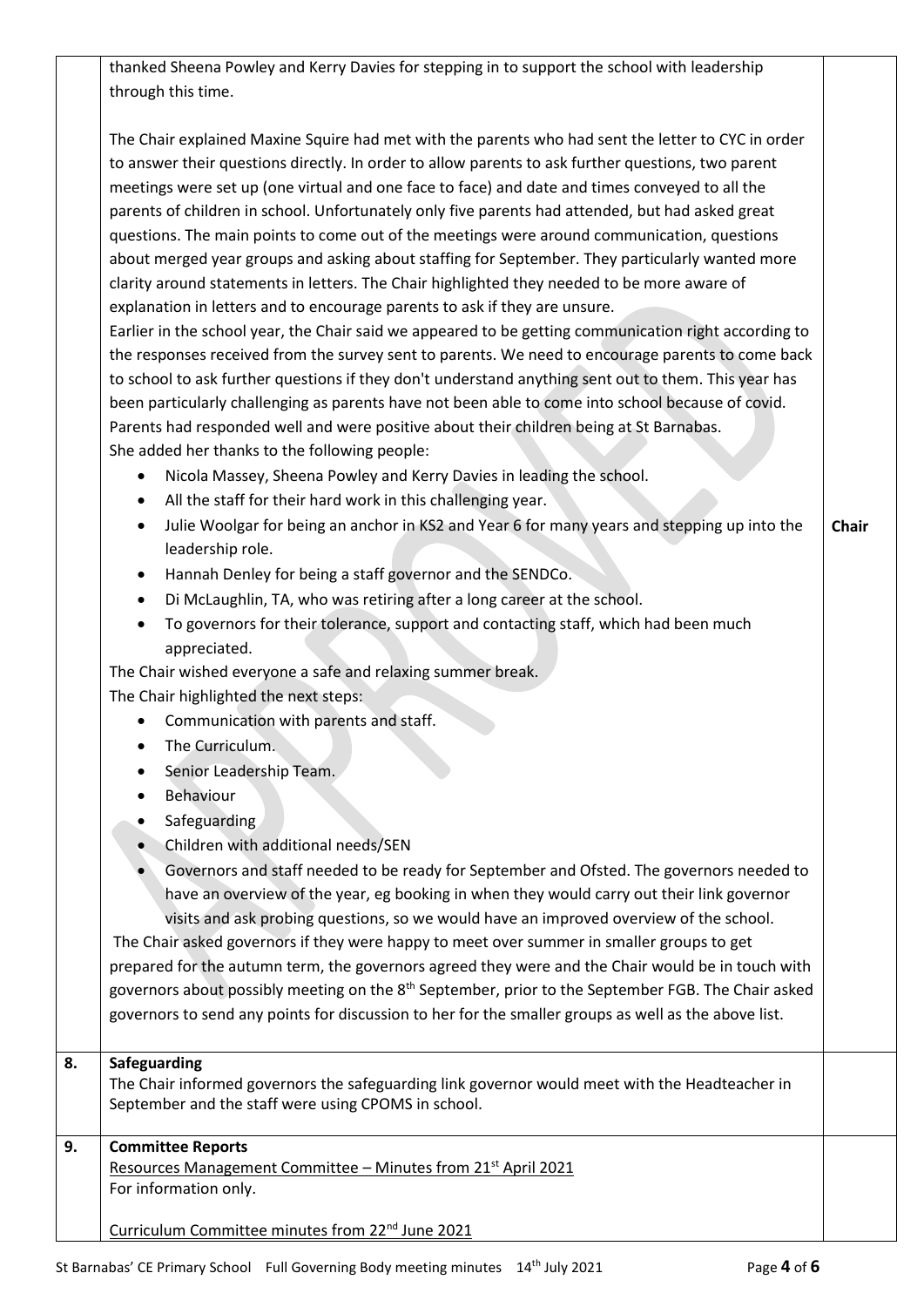|     | For information only.                                                                              |  |
|-----|----------------------------------------------------------------------------------------------------|--|
| 10. | <b>Policies</b>                                                                                    |  |
|     | <b>Accessibility Plan - Approved.</b>                                                              |  |
|     |                                                                                                    |  |
|     | Code of Conduct - Approved by Chair's Action.                                                      |  |
| 11. | <b>Health and Safety (H&amp;S)</b>                                                                 |  |
|     | The Chair reported they needed a link Health & safety governor.                                    |  |
| 12. | Any Other Business - follow up                                                                     |  |
|     | A governor reported he had talked to Mrs Galley and she wanted to chat to someone about the        |  |
|     | challenging term at school, Jessica Gilmour offered to contact Mrs Galley before the end of summer |  |
|     | and in September to talk.                                                                          |  |
| 13. | Confidentiality                                                                                    |  |
|     | Separate confidential minutes.                                                                     |  |
| 14. | Date of next FGB meeting:                                                                          |  |
|     | Wednesday, 29 <sup>th</sup> September 2021 at 6.15pm                                               |  |

The meeting closed at 8.55pm

\_\_\_\_\_APPROVED\_\_\_\_\_\_\_\_\_\_\_ 29/09/2021\_\_\_\_\_\_\_\_

# **Chair** Date

### **Action Plan following the Meeting of the Full Governing Body held on Wednesday, 14th July 2021**

| <b>Number</b> | <b>Action</b>                                                                                                                                                                                                                                             | item           | Person    | <b>Date</b>               |
|---------------|-----------------------------------------------------------------------------------------------------------------------------------------------------------------------------------------------------------------------------------------------------------|----------------|-----------|---------------------------|
| 1.            | A parent governor volunteered to help with reorganising the<br>reading books, Sheena Powley will contact him to book a<br>date when this is possible.                                                                                                     | 4              | <b>SP</b> | By the next<br><b>FGB</b> |
| 2.            | The Chair reminded governors they needed someone to<br>complete the safer recruitment training. Maguire Agnew<br>agreed to complete the NSPCC training and Sheena Powley<br>will send him the link.                                                       | 4              | <b>SP</b> | By the next<br><b>FGB</b> |
| 3.            | A governor queried if they had any spring writing data to<br>compare with, Sheena Powley responded she would check<br>the data system and report back.                                                                                                    | 5              | <b>SP</b> | By the next<br><b>FGB</b> |
| 4.            | Another governor commented there was a parent pack on<br>the school website with the expectations for different year<br>groups and this could be sent to parents. Sheena Powley<br>agreed and will ask Kerry Davies to get this circulated to<br>parents. | 5              | SP/KD     | By the next<br><b>FGB</b> |
| 5.            | The governors had some questions about the report and the<br>Chair of the Resources Committee agreed to contact the<br>SBM to clarify.                                                                                                                    | 5              | LL.       | By the next<br>FGB        |
| 6.            | The Chair would be in touch with governors about possibly<br>meeting on the 8 <sup>th</sup> September.                                                                                                                                                    | $\overline{7}$ | Chair     | <b>ASAP</b>               |

#### **Items for next FGB agenda: Always add the Visons and Values to the top of the agenda**

- Link Governor roles
- New Parent governor